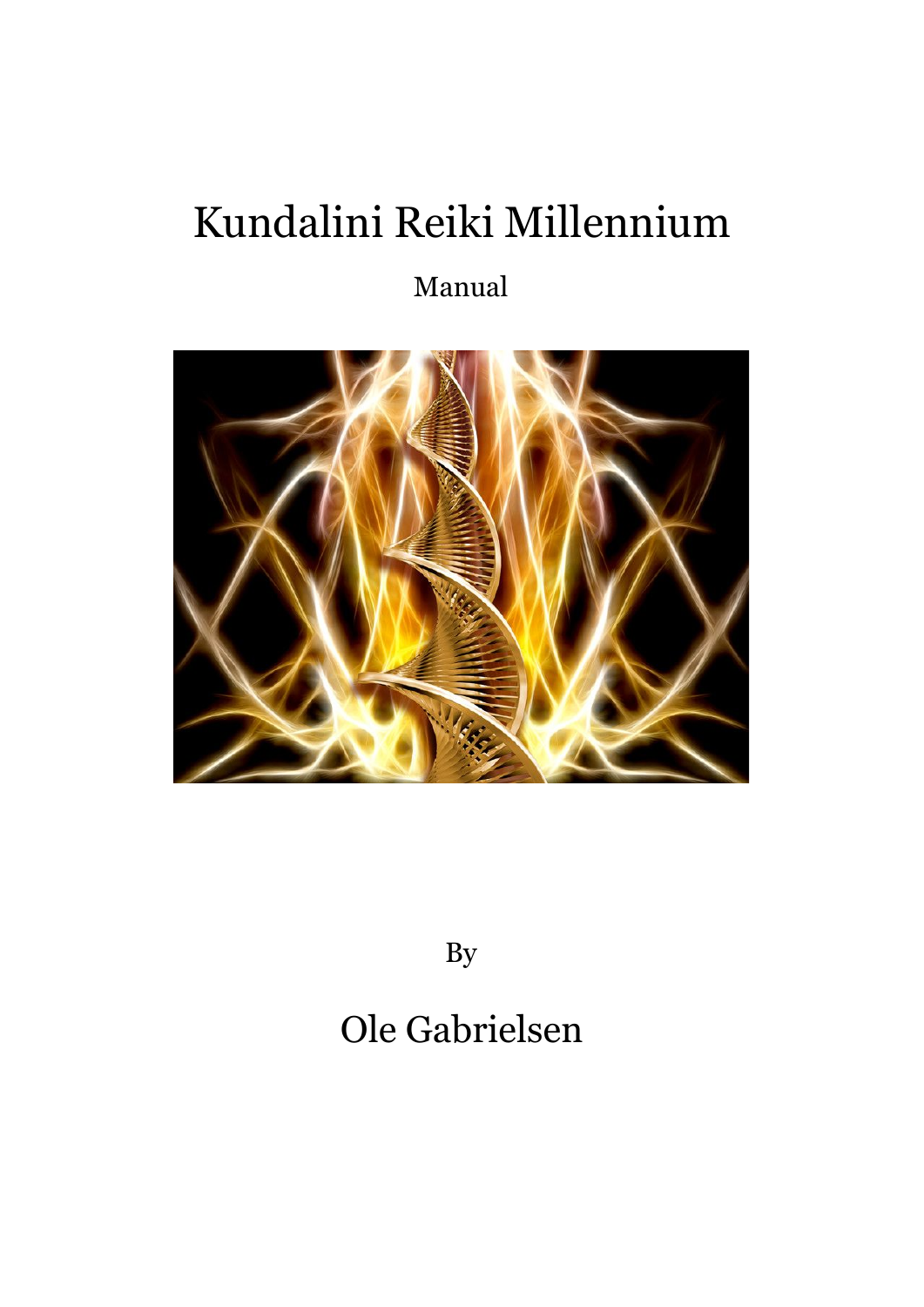

*The well known medical symbol Caduceus (also called the Staf of Hermes) carries the hidden meaning of the Kundalini Awakening!*



*The staf itself represents the Kundalini channel (Sushumna). The head of the staf represents the crown chakra and the wings represent freedom and liberation! The 2 snakes represent the double-stranded DNA.*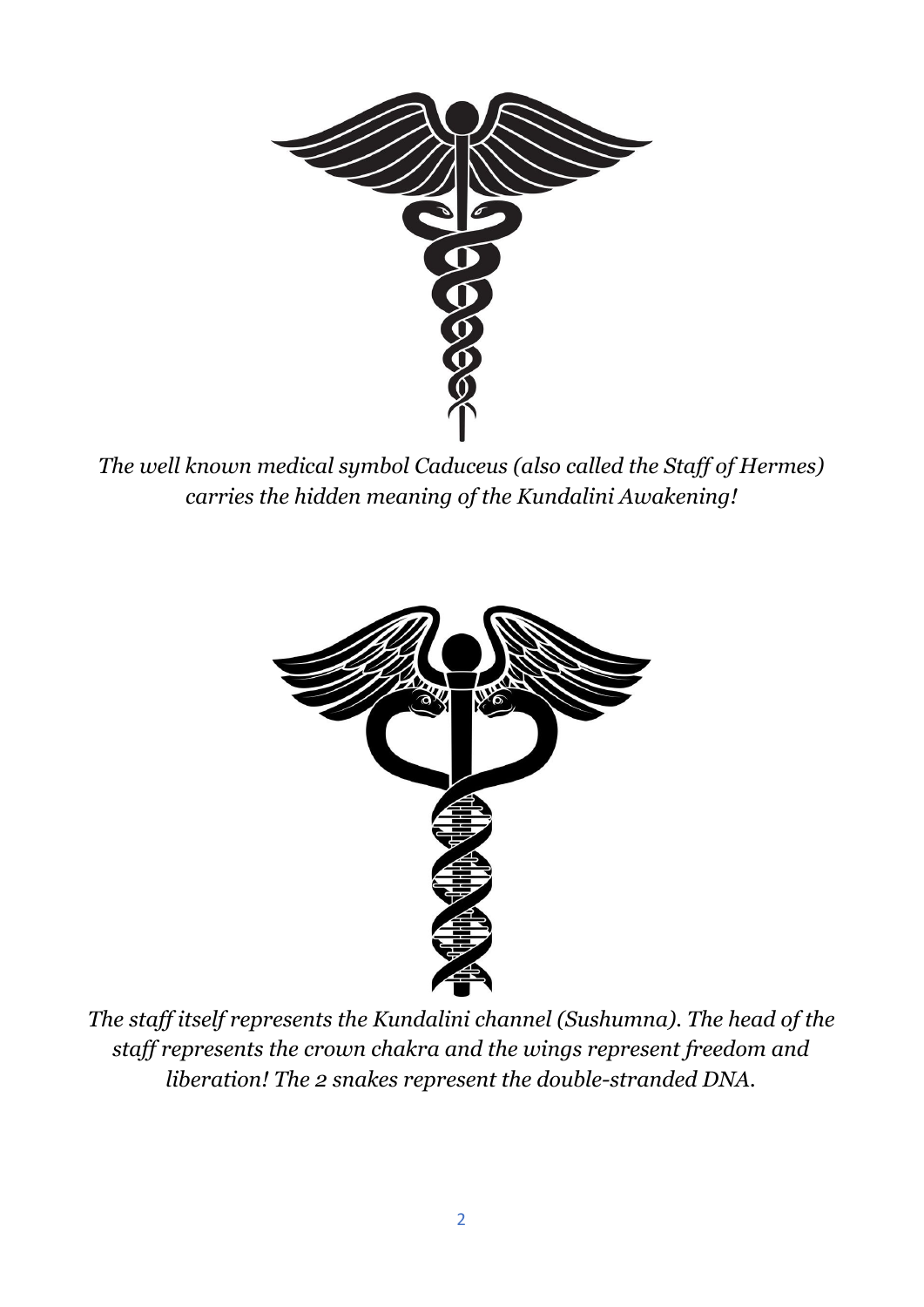DNA is the physical representation of the Awakened Kundalini energy.

In the Kundalini Reiki Millenium system, 2 energy channels are activated.

Starting at the root chakra, these 2 energy pathways are spiraling up and around the spine and out of the crown chakra. These 2 energy channels are often symbolically referred to as the "kundalini snakes". They don't have anything to do with snakes, but merely acting as a symbol of the DNA.

When the Kundalini is awakened, including the 2 energy pathways, it activates the DNA, as the awakened Kundalini represents it and is a blueprint of it.

Like a tuning fork, the DNA begins to sing along with the awakened kundalini and becomes activated. As a result, this will help activate hidden gifts, our true potential, and talents from the DNA, forgotten memories and talents from past lives.

During the Kundalini Reiki Millennium attunement, the following 3 steps are automatically performed:

In step 1, all of the knots/blocks in the chakras are removed (except for the root chakra). The main energy channel, from the crown chakra to the root chakra, is cleansed and prepared for the Kundalini awakening that you will experience in step 2. The Heart chakra becomes enlarged and the energy channel from the hands to the Crown chakra is opened so that the Reiki energy can flow.

Once the Kundalini is activated in step 2, all of the main/primary chakras and the energy channels will be cleansed and opened.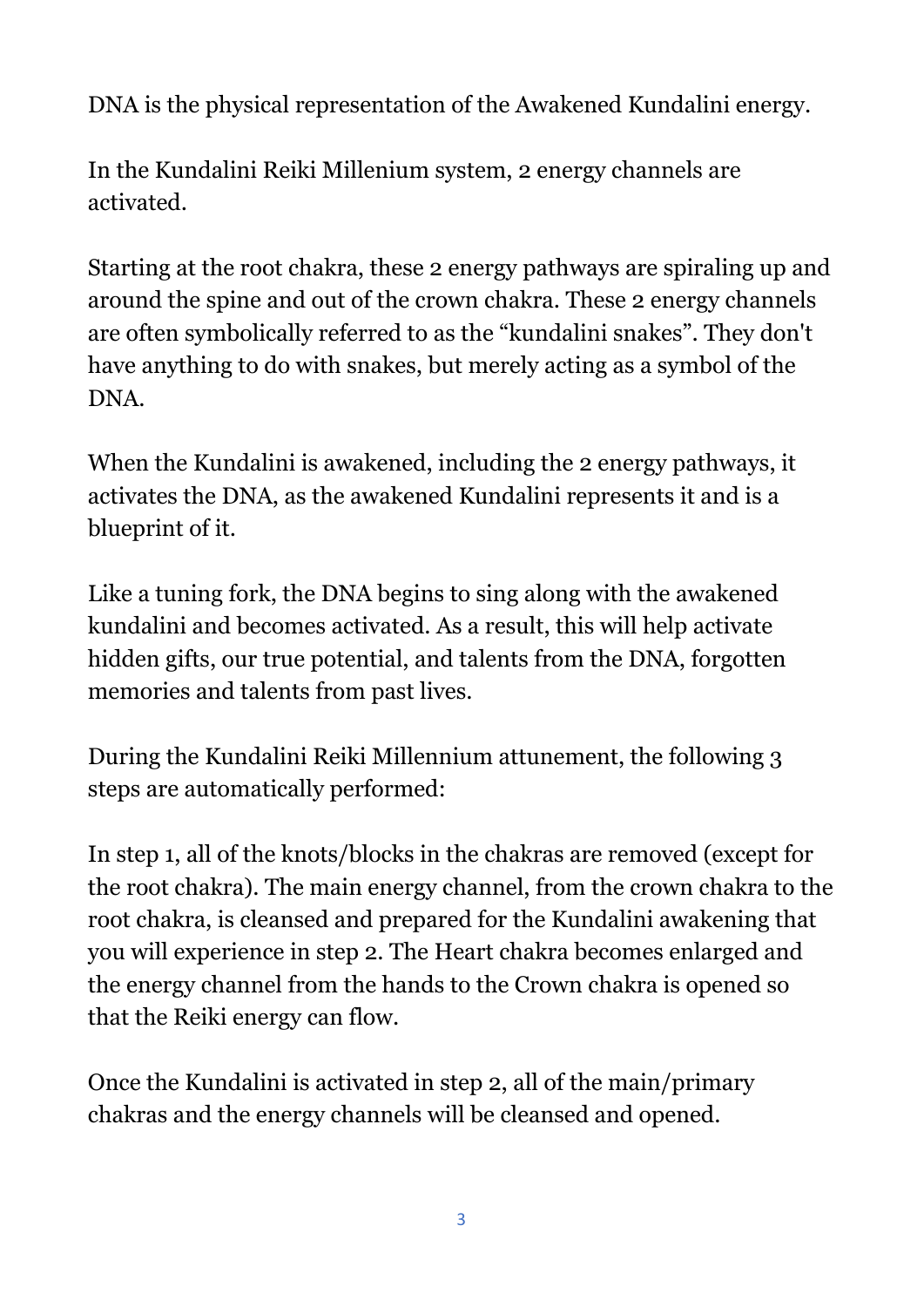Here you can get a clearer picture of what actually happens during the 3 steps in the attunement procedure:



*An opening and cleansing of the Crown chakra, the Heart chakra, the energy channels of the hands, the hand chakras and the main energy channel, which runs from the Root chakra to the Crown chakra, is performed as a preparation to the Kundalini awakening in step 2.*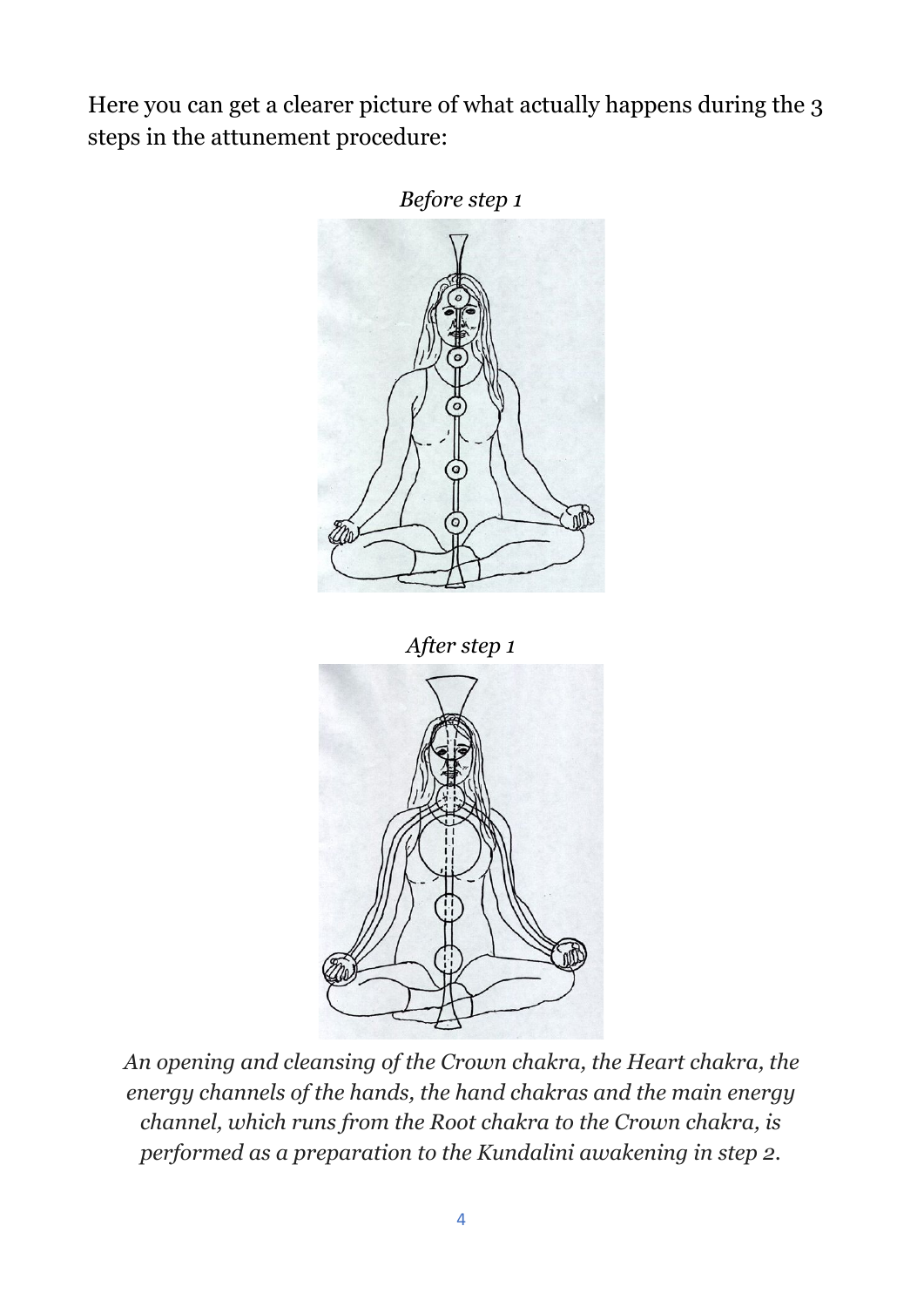After step 2



*The first step is strengthened. The Third eye chakra is opened. The Kundalini is awakened. The Kundalini energy is continuously released out of the Crown chakra.*



*Previous steps are strengthened; all chakras are opened and strengthened. All channels are enlarged. Kundalini "fire" is reaching Crown chakra and bursting out of this.*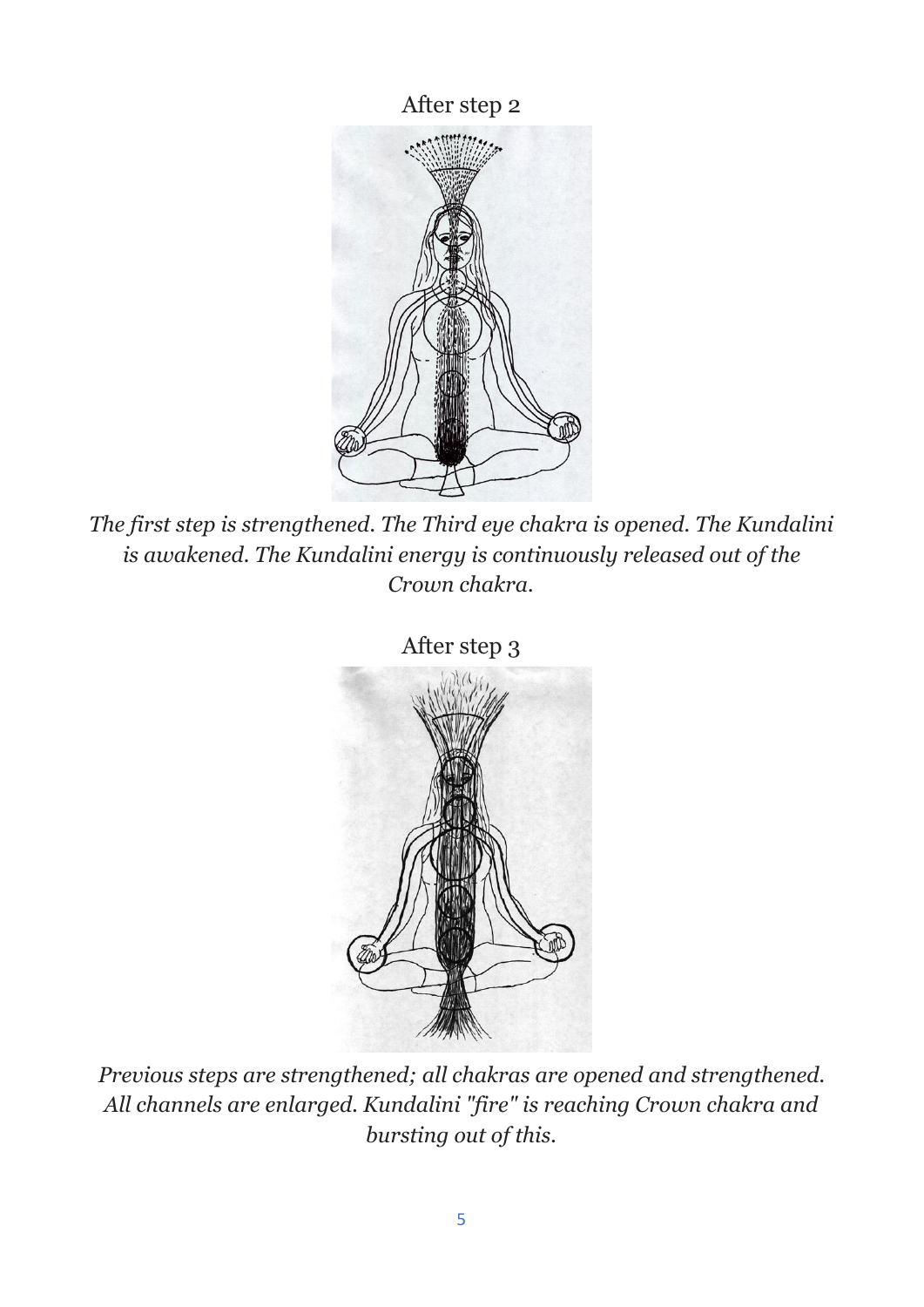#### Testing the energy after you have received the attunement

Find a place where you will not be disturbed. You can sit in a chair or lie on a couch.

- First, place your hands on your stomach. Now think the word "Kundalini Reiki" to start the energy. This will start the energy instantly. Keep your hands there for three to five minutes (or as long as you like). When you use the words "Kundalini Reiki" you are activating your "Kundalini fire" as the healing energy, mixed with Reiki.

- Next, place your hands over your eyes and keep this position again for three to five minutes.

- Lastly, place your hands in the middle of your chest (heart chakra) for three to five minutes.

- End the mini healing session by rubbing your hands, rising up, and becoming "wide awake."

Remember that this is only an example. You can place your hands on any place of concern, either on the skin or one to two inches above.

Also, do not "try" too hard to either feel the energy or move/project it. It will flow automatically once you have started the energy.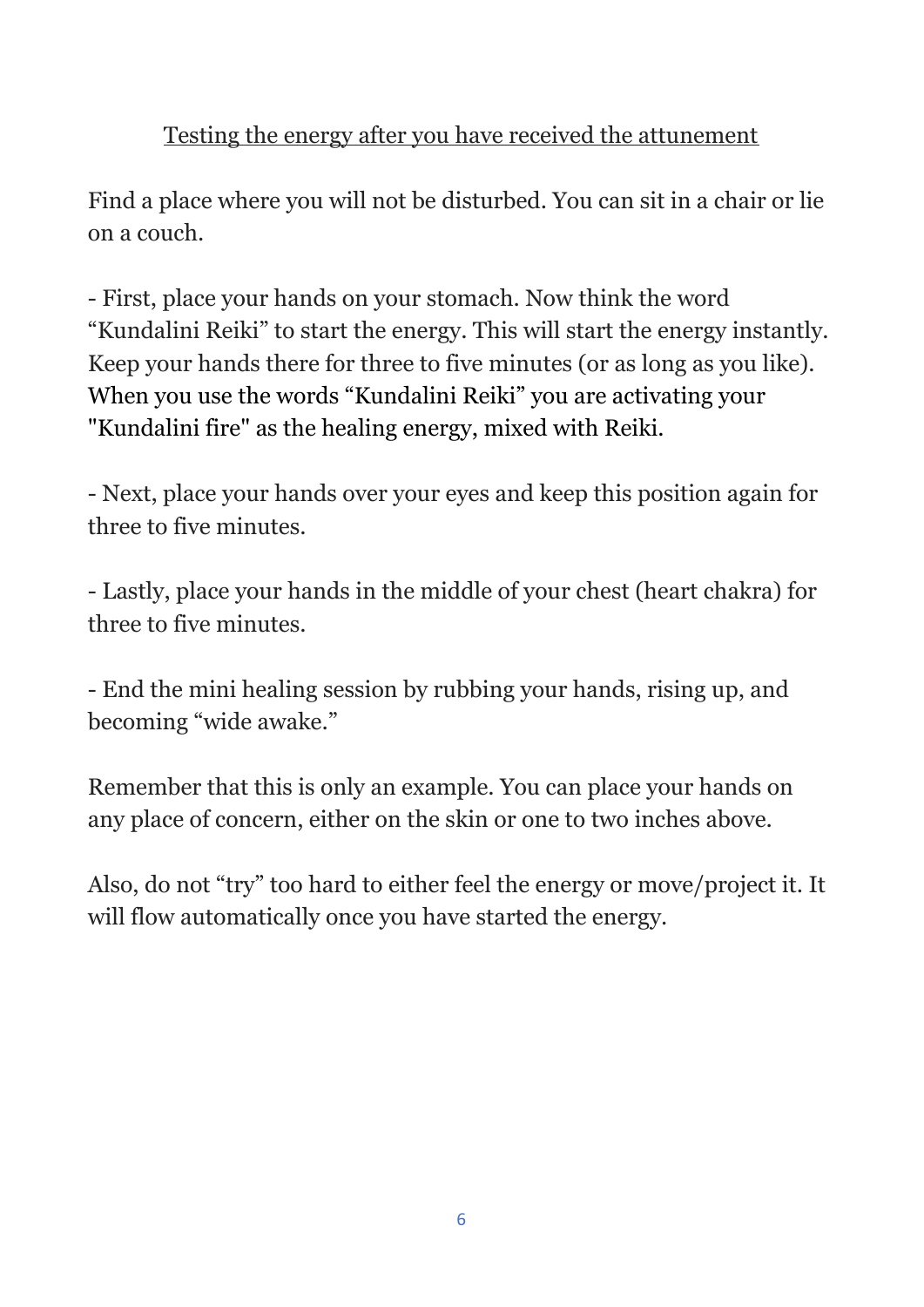#### Healing Another Person

After the self-healing, you might want to try out healing a friend or partner. You can use the same technique as in the self-healing.

- Make sure your friend is comfortable, either sitting or lying down.

- Start the healing session by saying a prayer like this:

*God, I ask that we will be protected during this session and that we will receive the guidance we need.*

*I ask that that or those Ascended Masters, Angels and Archangels that are needed in this session will come now and give (name) the healing he/she needs. Thank you!*

- Place your hands on your friend's stomach. Think the word "Reiki" to start the energy. Keep your hands there for three to five minutes (or as long as you like).

- Next, place your hands above your friend's eyes for three to five minutes.

- Lastly, place your hands in (or one to two inches above) the middle of your friend's chest for three to five minutes.

- End the session by rubbing your hands, and when your friend is ready, let him/her tell you about any experiences he/she had during the session. Give thanks to God and spiritual helpers.

Again, please remember that this is a sample session. You can extend it anytime by including more hand positions, for example, on the feet, at the top of the head, any places of concern, etc. Let your intuition lead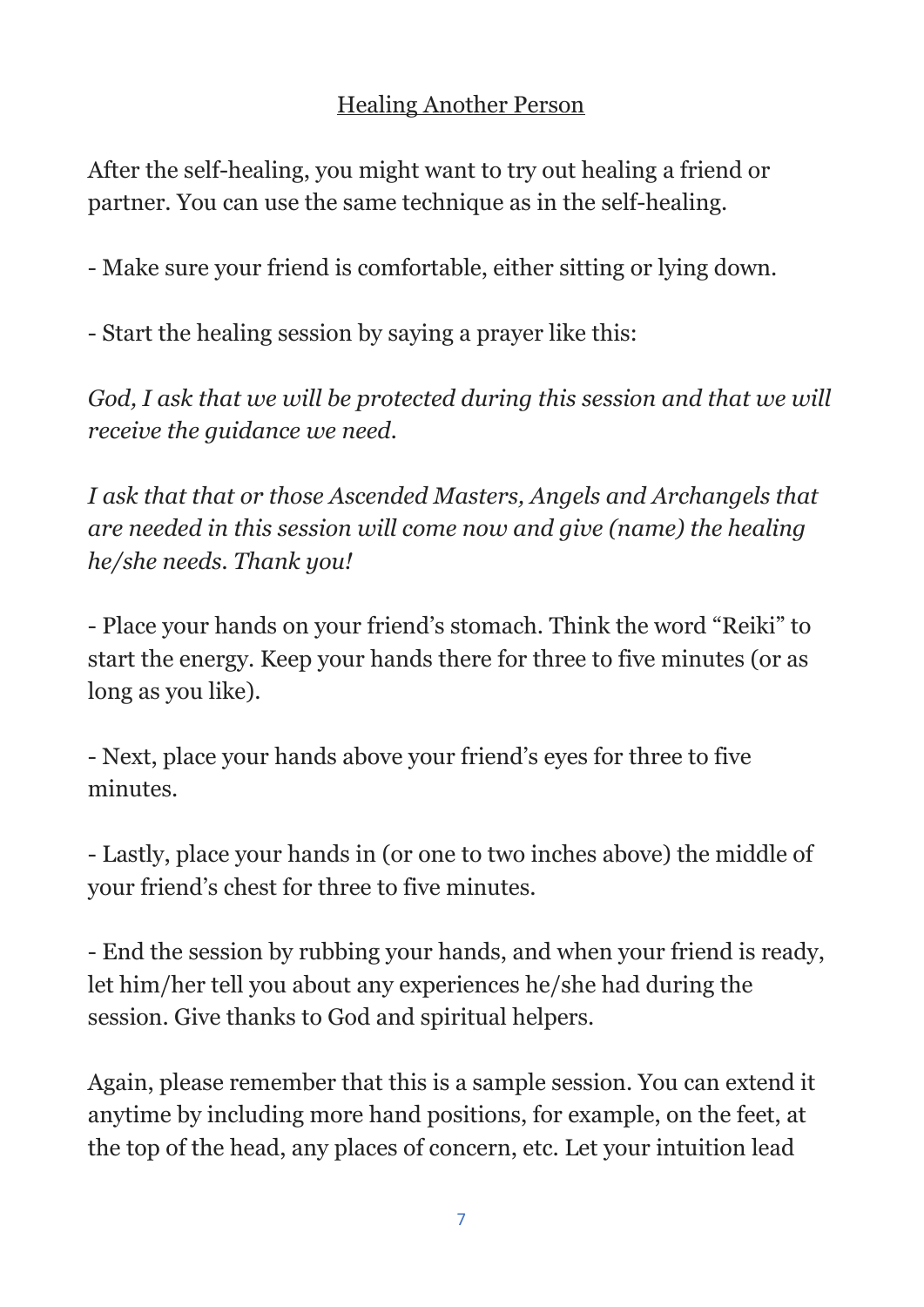you. Sometimes a spot only needs one minute, and you will feel somehow prompted to move on. At other times you might spend more than five minutes on one spot. Serene music is also nice to play when performing healing sessions.

For distant healing, simply cup your hands together and imagine the person inside the cupped hands. Then start the energy flow. It's not important how precisely you visualize the person, the intention to heal the object is enough to get the energy flowing to the right place.

After healing a person, it's highly recommended that you "disconnect" from the receiver and then perform a short grounding exercise.

#### Spiritual Hygiene

At the beginning of my healing career, I had a clinic, where I received people for healing. I had very nice results, but after the day I would always feel drained and sometimes get a headache. That is because I was still spiritually connected to my clients and they were still receiving energy from me, even though they had left my clinique. All this became better when I began disconnecting and ground after each client.

Following are a few tips for better spiritual hygiene.

#### **Disconnect**

When performing a healing session, you connect to the person you are sending healing to. Cutting the etheric threads that are created is important. If you do not do this, staying connected to that person is possible. This could result in the draining of your energy.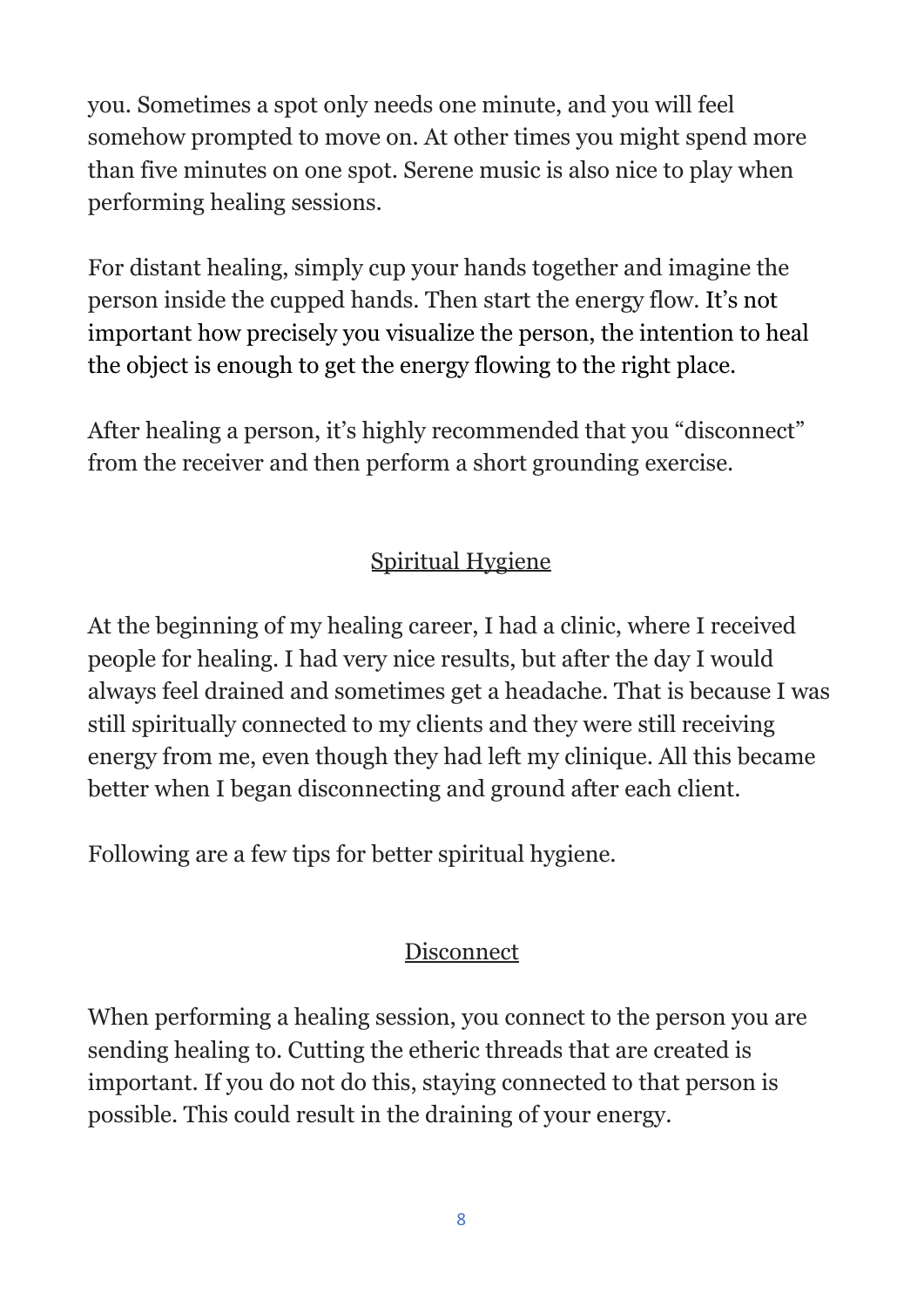All you have to do when finished with the healing is, to ask God to help you disconnect from the receiver. Then make a fast "karate chop" in front of you, while saying something like "Cut all threads!" Do this one to three times. Often after doing this, you will most likely feel relief.

#### **Grounding**

After cutting threads, it's good to do a grounding exercise. If you have outside access, stand on the ground bare feet and mentally say, "I now ground!" Stand for two to five minutes. If you do not have access to the ground or it's just too cold, just imagine that you are standing on the ground.

This is an important exercise to do to balance yourself after a healing session because if you have accumulated too much energy in your body, it could result in a headache. If you have too little energy, it could result in tiredness. Grounding will either relieve you from being over energized or give you new energy.

The energy will always flow to where it is needed. Here is an analogy to help you understand how it works:

If you threw a bucket of water (the water symbolizing the energy) onto a path filled with potholes, what happens? The water gathers in the potholes. You don't need to go to each individual hole and fill them all one by one, the water will run into the holes of its own accord. This is how energy works. Get the energy flowing, and it will gather in the places it is needed of its own accord.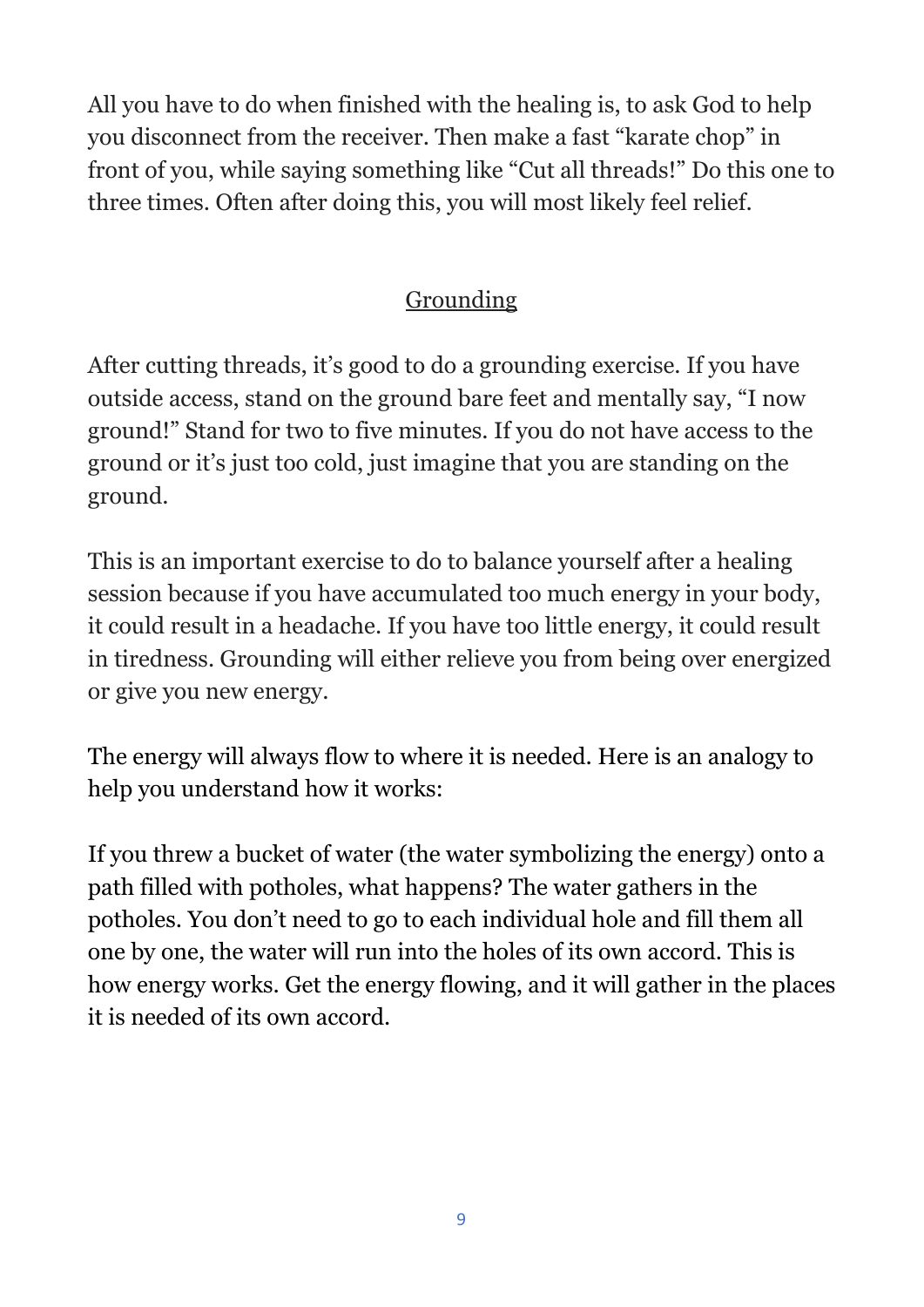#### Cleansing a room/house

It is simple to cleanse a room/house of negative energies. One way is to use the remote, long-distance method, but instead of thinking of a name you could instead think about the specific room/house e.g. "Claire's room/house" etc, and start the energy flow. This usually lasts 3-5 minutes.

#### Healing the Karmic band

There is always a karmic band between those we hold closest and ourselves, or those we have once held close. These bands can sometimes weigh us down and have negative influences on our physical body parts and energy. Very often relationships grow stronger when healing the karmic band. You should use this type of healing between yourself and those you hold dear or have once held dear.

For this, you could use the remote, long-distance healing technique. If you, for example, wish to improve the relationship between yourself and your mother, you could write "my relationship with my mother" with your finger in the palm of your hand. Place your palms together and start the energy flow.

If you are healing a relationship for someone else, then you could write " Robert's relationship with his mother" and start the energy flow. This method can be used in both near and long-distance situations. This procedure usually lasts 3-5 minutes, but don't be surprised if it sometimes takes a little longer.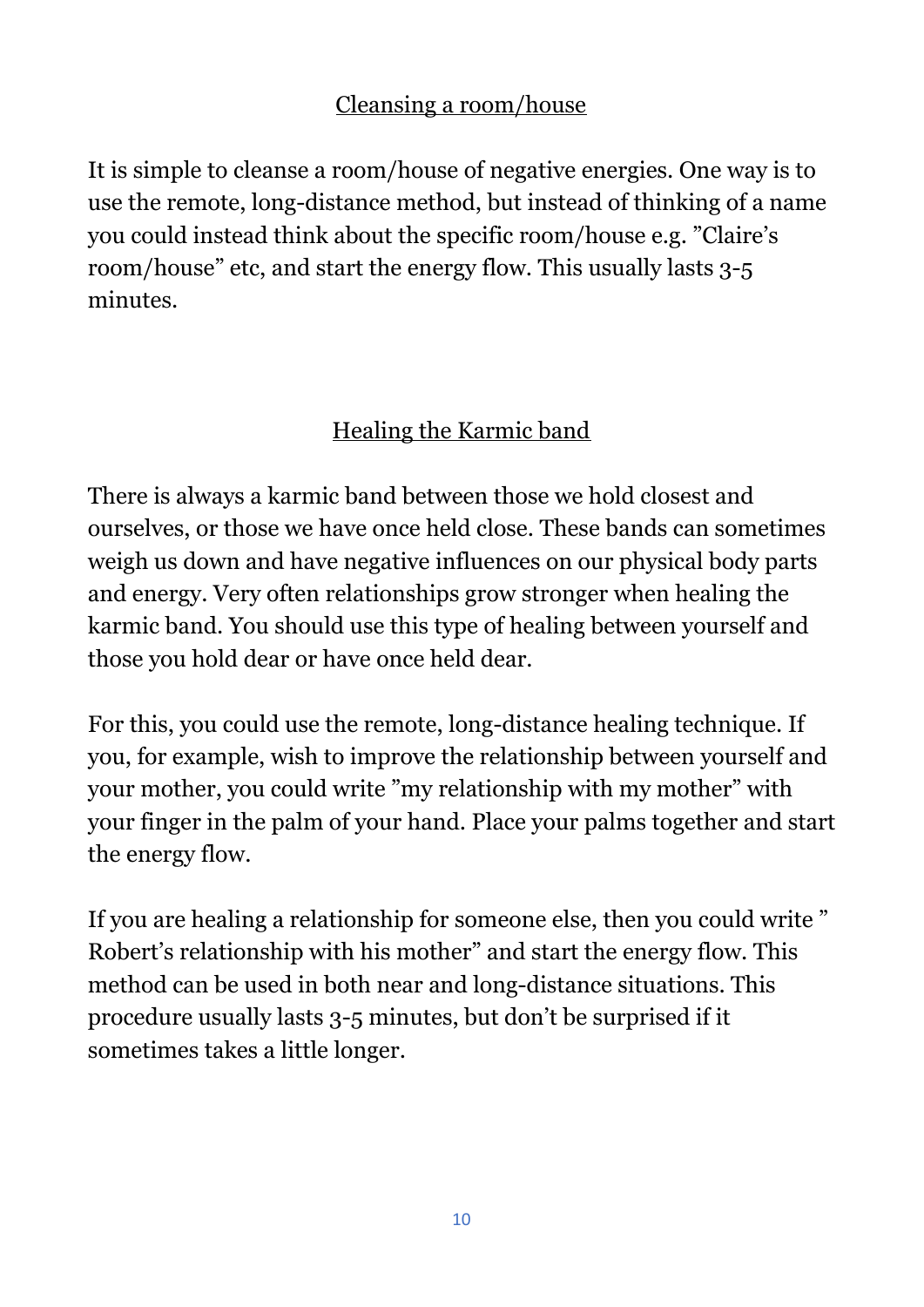#### Situation/qualities healing

You can also help heal a situation or a personal quality/character trait. Try, for example, to heal jealousy, nervousness, anxiety, toothache, patience, sorrow, anger, improving communication, your singing voice, etc. Then write or think e.g. "My anger", "my communication", or for someone else "Kurt's toothache".

Remember that it should always "feel right" when you start a healing procedure. There are actually some things that aren't supposed to be tampered with, but I believe that you, with practice, will be able to distinguish what should be healed and what should be left alone.

Kundalini Reiki can also be used on animals.

#### Kundalini Reiki Meditation

You can use a specific meditation that helps the cleansing process of your energy system. The meditation takes about 5 minutes.

It will enhance and strengthen your Kundalini energy. By doing this, all of the chakras and the energy channels light up and helps the cleansing process of your chakras.

Here are the instructions for the meditation:

1. Sit or lay down with your eyes open or closed.

2. Think the words "Kundalini Reiki Meditation" once. The process will then start and automatically stop after around 5 minutes. Just relax and enjoy the energy.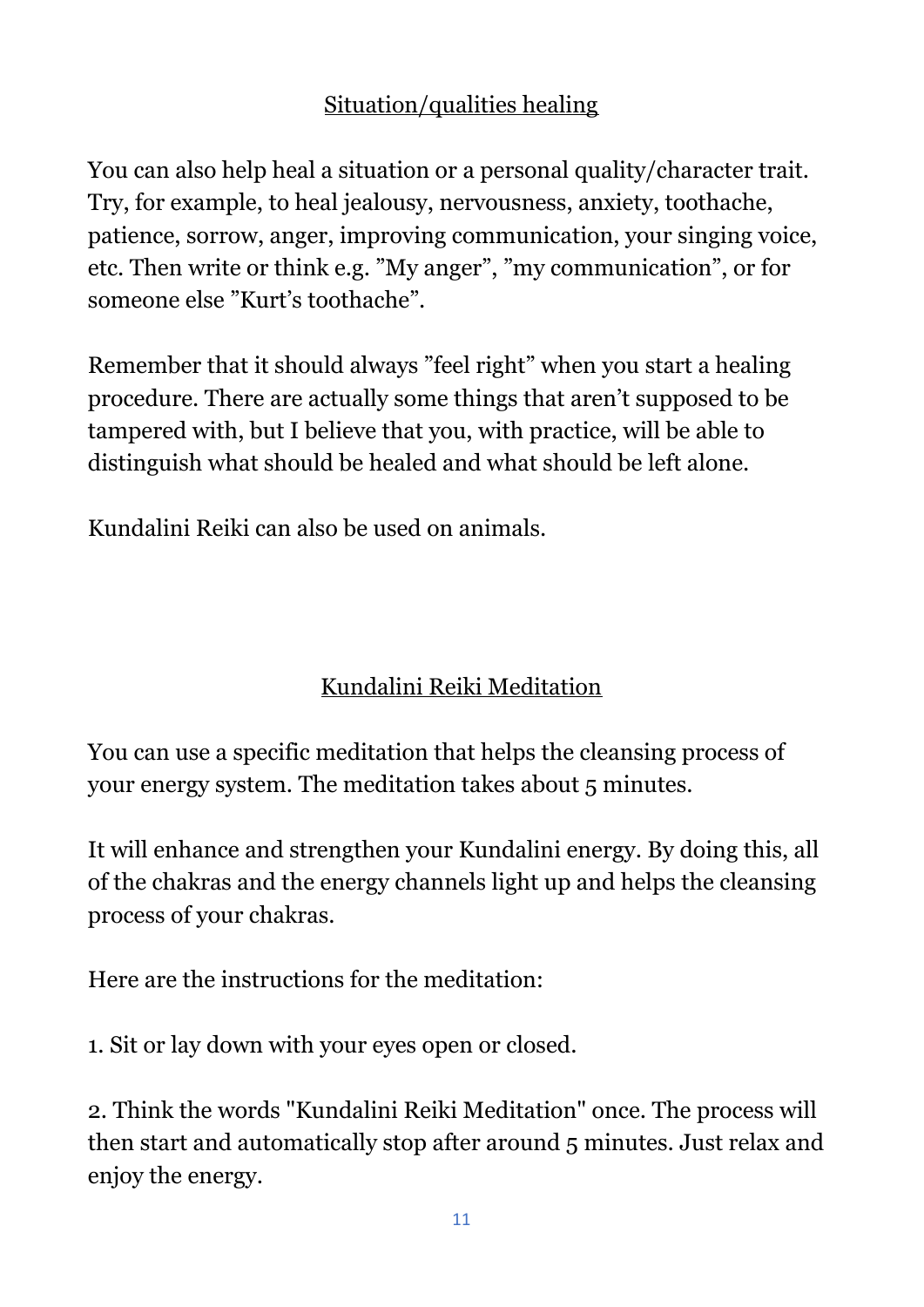You can use this meditation once every day, for as many days as you like.

This meditation is *not* mandatory for the Kundalini to work. It's simply another tool that you can use if you feel for it.

#### Extra Attunements

**Diamond Reiki:** During the opening, an etheric diamond will be placed in the crown chakra. It works so that all the Reiki energy that flows through this chakra takes on the diamond's properties. This is a strong energy that enlightens and heals everything in its path as long as there are no underlying unresolved problems.

**Instructions for use:** To use this technique, simply think "Diamond Reiki" instead of "Kundalini Reiki". This strengthens the Reiki energy with the properties of a diamond.

**Crystalline Reiki:** Overall of the body we have small deposits of certain crystals. These are exit points for the traumas we have experienced through life. Every time we put off or postpone dealing with a trauma, a crystal forms. A trauma can be anything from a broken arm, a sprain, sorrow, etc. If e.g. someone breaks their arm, a crystal form to hold the memory of the pain and the feelings of that trauma. If there aren't any unresolved problems or feelings behind this trauma, the crystals can be dissolved and healed. Almost every crystal around the body can be healed.

**Instructions for use:** A complete treatment consists of two healing sessions. Each session should last around 15 minutes, and both hands must be touching the patient. A Crystalline Reiki treatment cannot be given as long-distance healing. Although when giving yourself a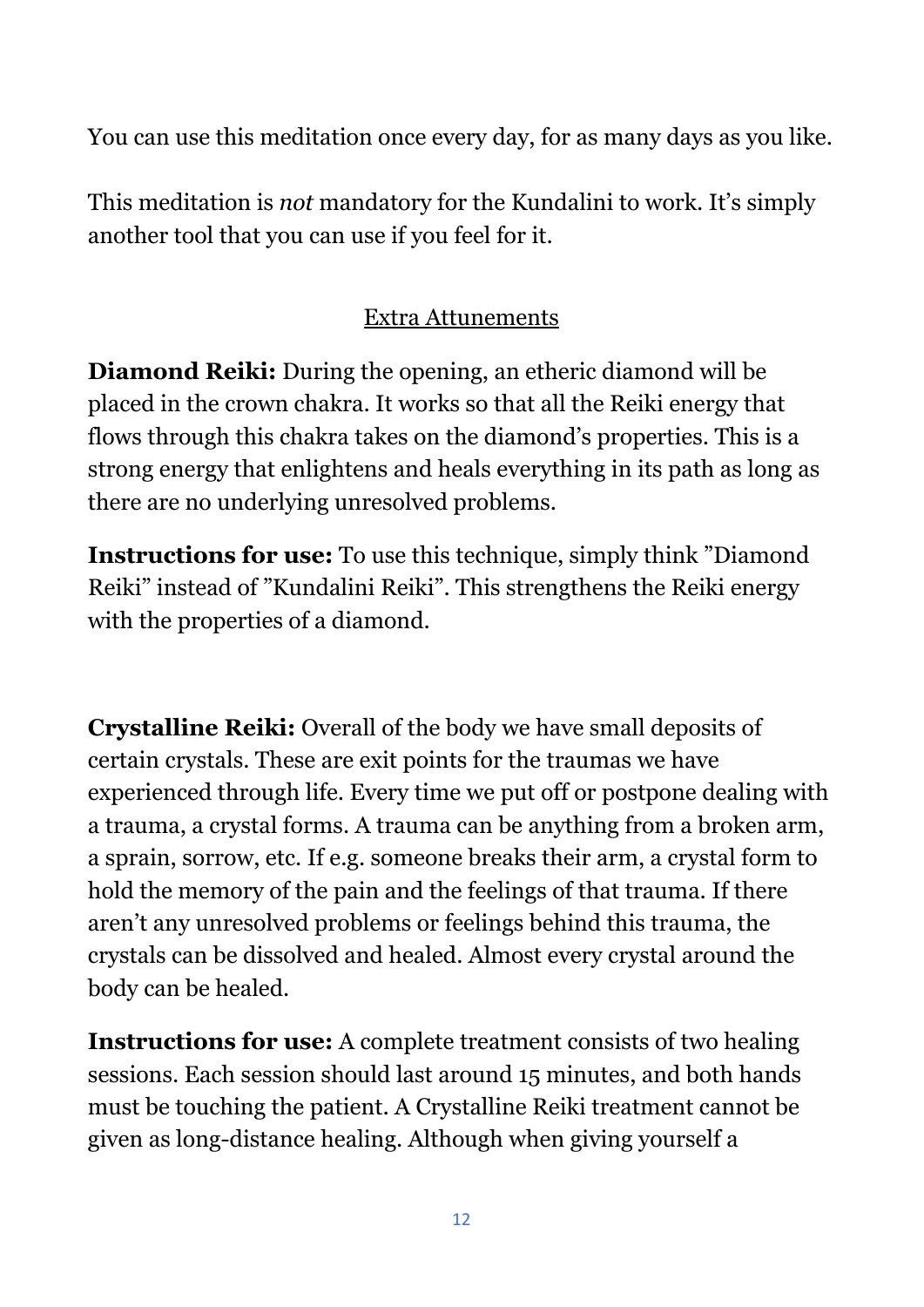treatment you should use the long-distance method, as it is yourself you are healing. It is only necessary to give one treatment per person.

**DNA Reiki:** This strengthens the ability to heal DNA strands (our blueprint). We can now go in and heal the negative spiritual causes of inherited genetics and diseases. You will see noticeable results after the first 3 weeks.

**Instructions for use:** This healing can be used for both "hands-on" and remote, long-distance treatments. Put your hands together and think "DNA Reiki". It is only necessary to give one treatment per person. The healing usually takes 3-5 minutes.

**The trauma of birth:** The most severe trauma is usually the process of being born. For the gentlest release from this trauma, you have to use a specific type of energy whilst healing.

**Instructions for use:** This healing can be used for both "hands-on" and remote, long-distance treatments. Put your hands together and think "Birth trauma Reiki". It is only necessary to give one treatment per person. The healing usually takes 3-5 minutes.

**Location Reiki:** Just as there are karmic bands/ties between people, there is also a band/tie between people, places, and even the Earth. These bands can weigh us down and sometimes have an influence on our physical health. The energy used here is a little different than that of Diamond Reiki and gives optimal results.

**Instructions for use:** This healing can be used for both "hands-on" and remote, long-distance treatments. Put your hands together and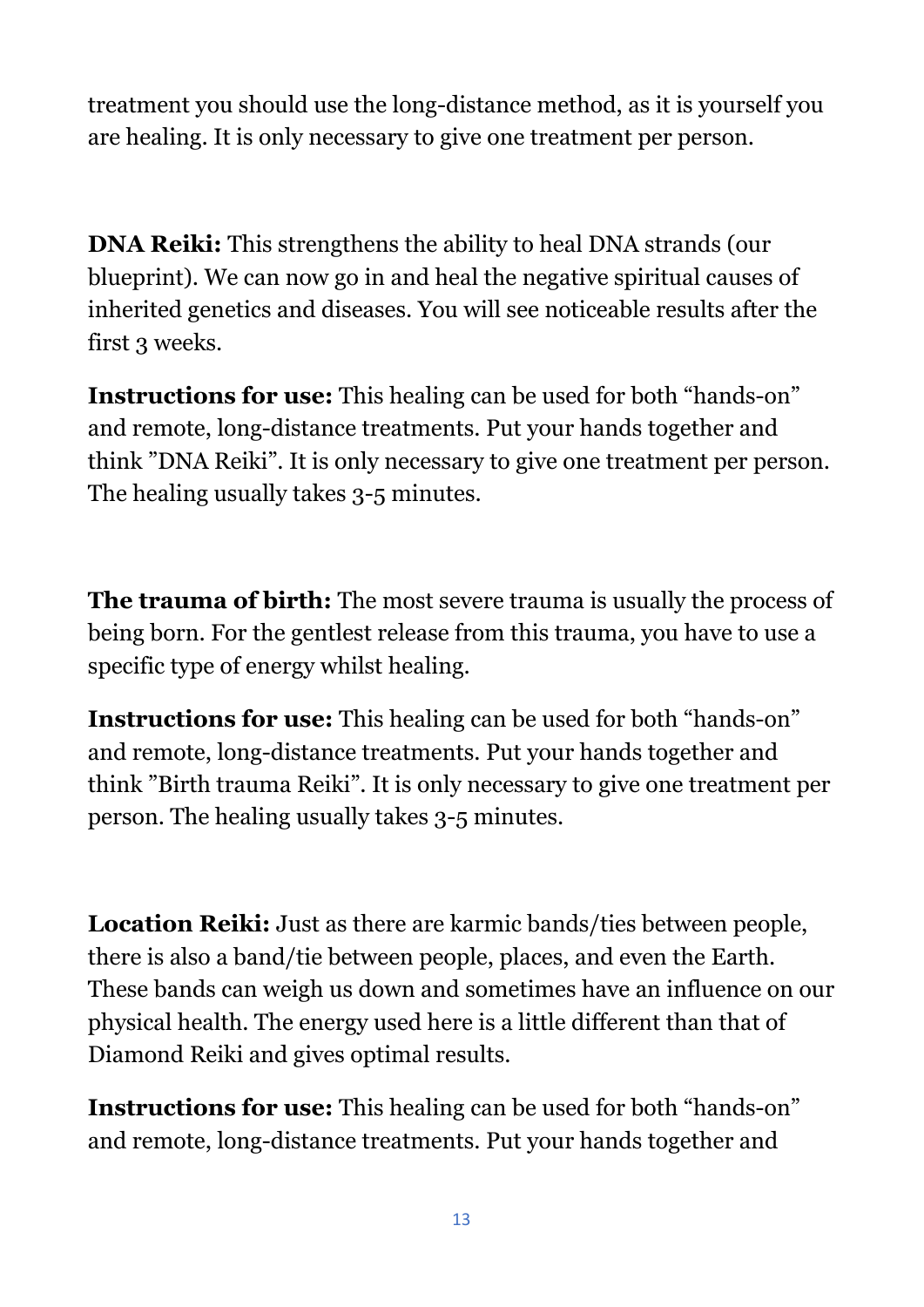think "Location Reiki". It is only necessary to give one treatment per person. The healing usually takes 3-5 minutes.

**Past life Reiki:** This is to heal the blockages from your earlier life.

**Instructions for use:** This can be used as a "hands-on" or remote, long-distance healing. Put your hands together and think "Past life Reiki". There should be 3 sessions to complete treatment.

**Balance:** After this opening, you can in 30 seconds, via a specific hand position balance all of the energy systems in the body.

**Instructions for use:** Hold the tips of your fingers and thumbs together for 30 seconds. This starts the balancing of your complete energy system. It takes around an hour and should only be done once a day.



The Treatments

It's a good idea to first heal yourself with a Crystalline, DNA, Location, Past Life, and Birth trauma Reiki treatment, before performing these extra healing methods on others.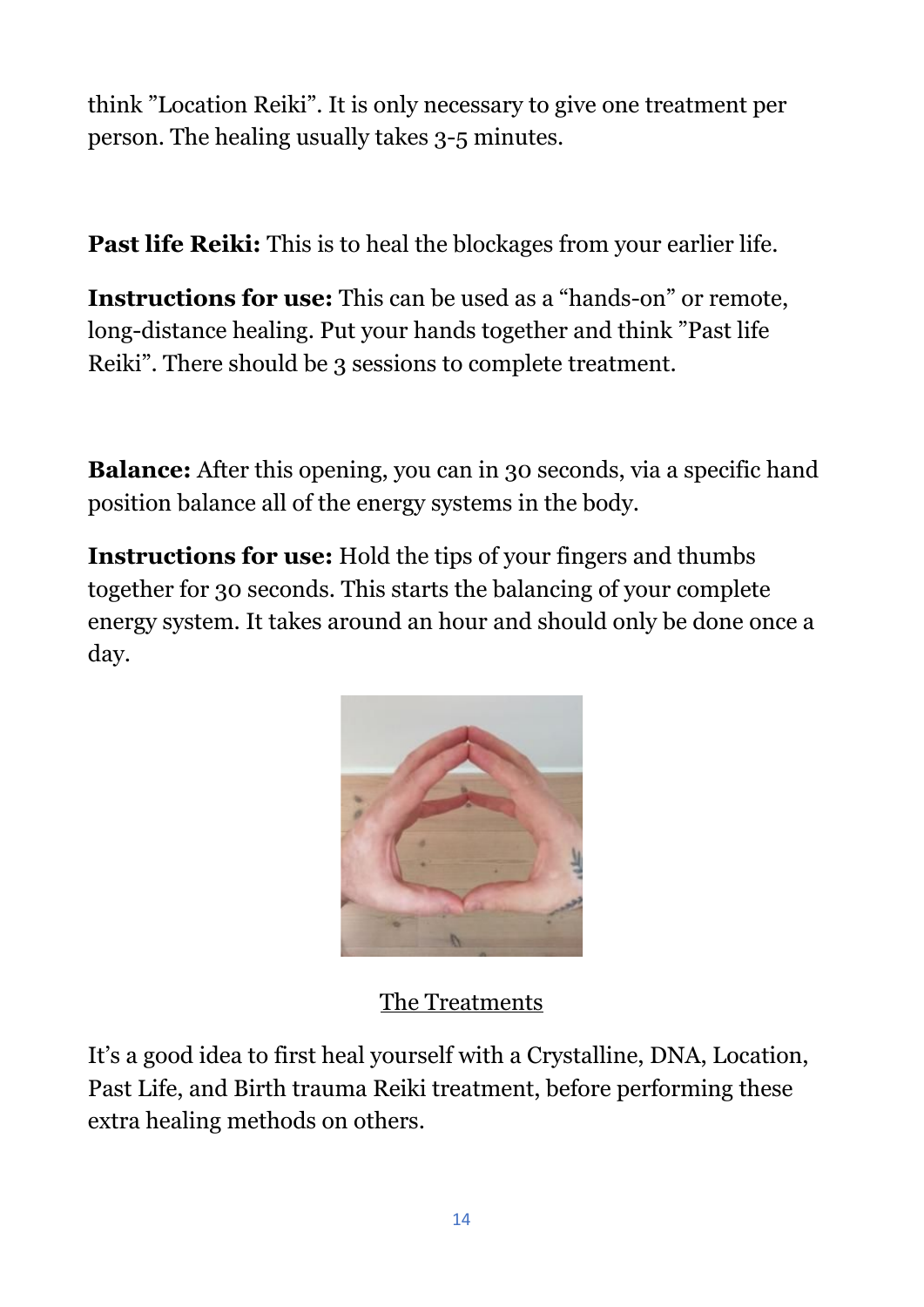Then you can go on to try Birth trauma healing, Location healing, Past life healing, and then DNA healing...and if it isn't remote, long-distance healing and the patient can come the next day or at a later time, Crystalline healing.

#### Passing on the Kundalini Reiki Millennium System

Have the receiver preferably sitting on a chair, with hands in prayer position.

Hold the receiver's hands and think "Kundalini Reiki Millennium". Hold this position until you feel a sense of completeness.

Then you are done and can proceed to the next if there are more receivers.

For distant attunements simply imagine that you are holding the receiver's hands.

When you are done, use the *disconnect* and *grounding* exercises explained in this manual.

When you are performing attunement, you can let the participants feel the area 40 cm (15") over each other's heads before and after the attunement. In this way, they will be able to feel the difference between the active and inactive Kundalini.

It's recommended for children to be at least 8 years old before attuning them to Kundalini Reiki.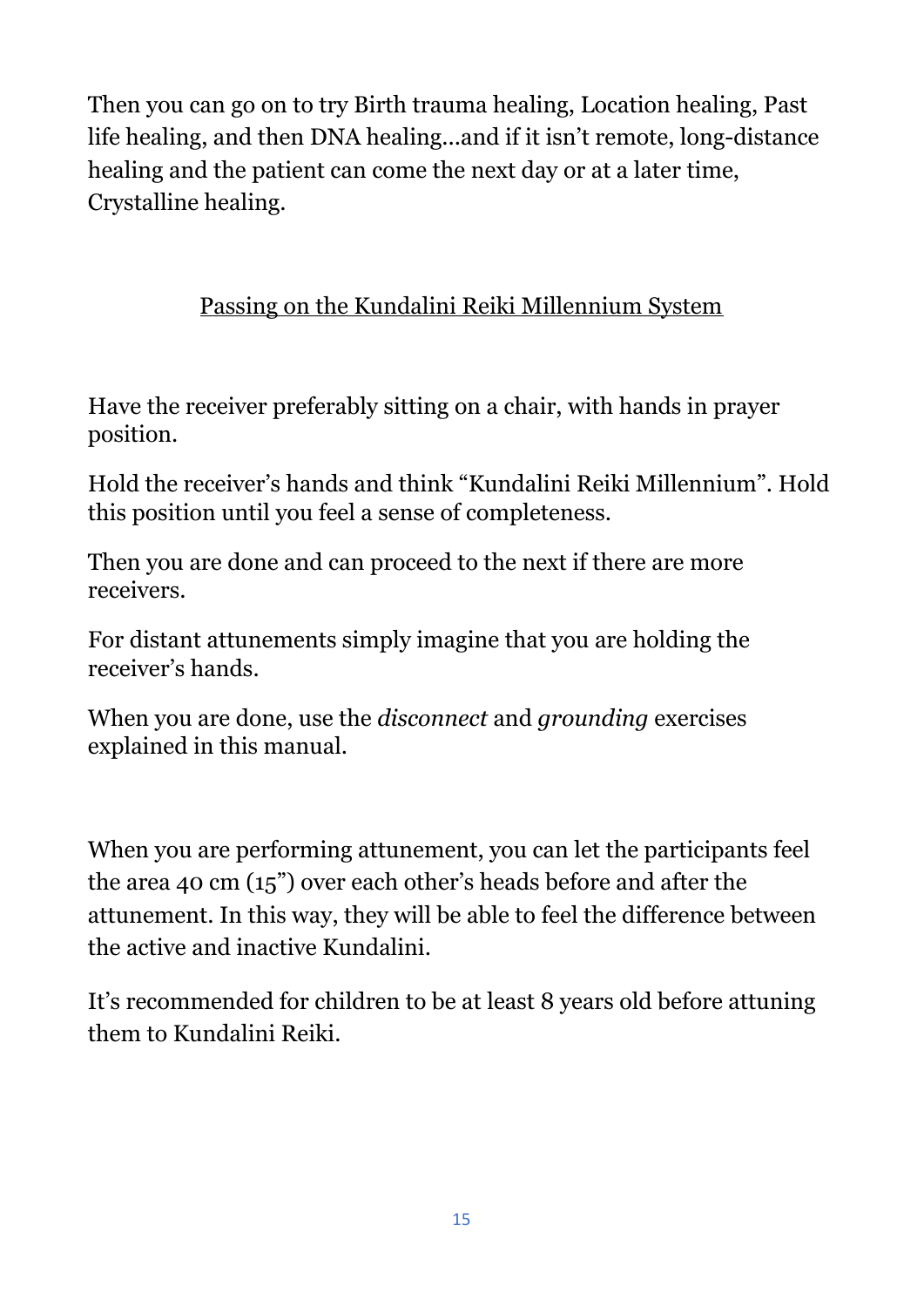#### How to manually activate the kundalini

When you are attuning a person to Kundalini Reiki, this process is happening automatically. I did though decide to also include a manual way to activate the Kundalini.

To recap: To have an awakened Kundalini means that your body is able to absorb and transform the life force energy Earth emits. You are like a rechargeable battery and the earth is a battery charger, constantly providing you with life force.

If the battery does not function properly, the charger will not be able to charge up the battery to its full capacity. Clearing the connection to Earth, the chakras and the main energy channel (also called the Sushumna) will return the natural flow to the energy system. This stronger energy flow in the body will also help itself to clear stagnated energy and blocks. Further, any Kundalini related issues will be solved.

#### The steps:

This is how I activate the Kundalini for a person – Remember it's only an example.

1. Ask God for help and guidance in the process.

2. Cup your hands and mentally imagine, that the connection from the person to the Earth is cleansed (from the Root chakra and to Earth).

3. Now do the same with the chakras, starting with the Hara chakra and all the way up to the Crown Chakra. Simply cup your hands and imagine each chakra inside your hands (one at a time), and mentally state: "cleanse".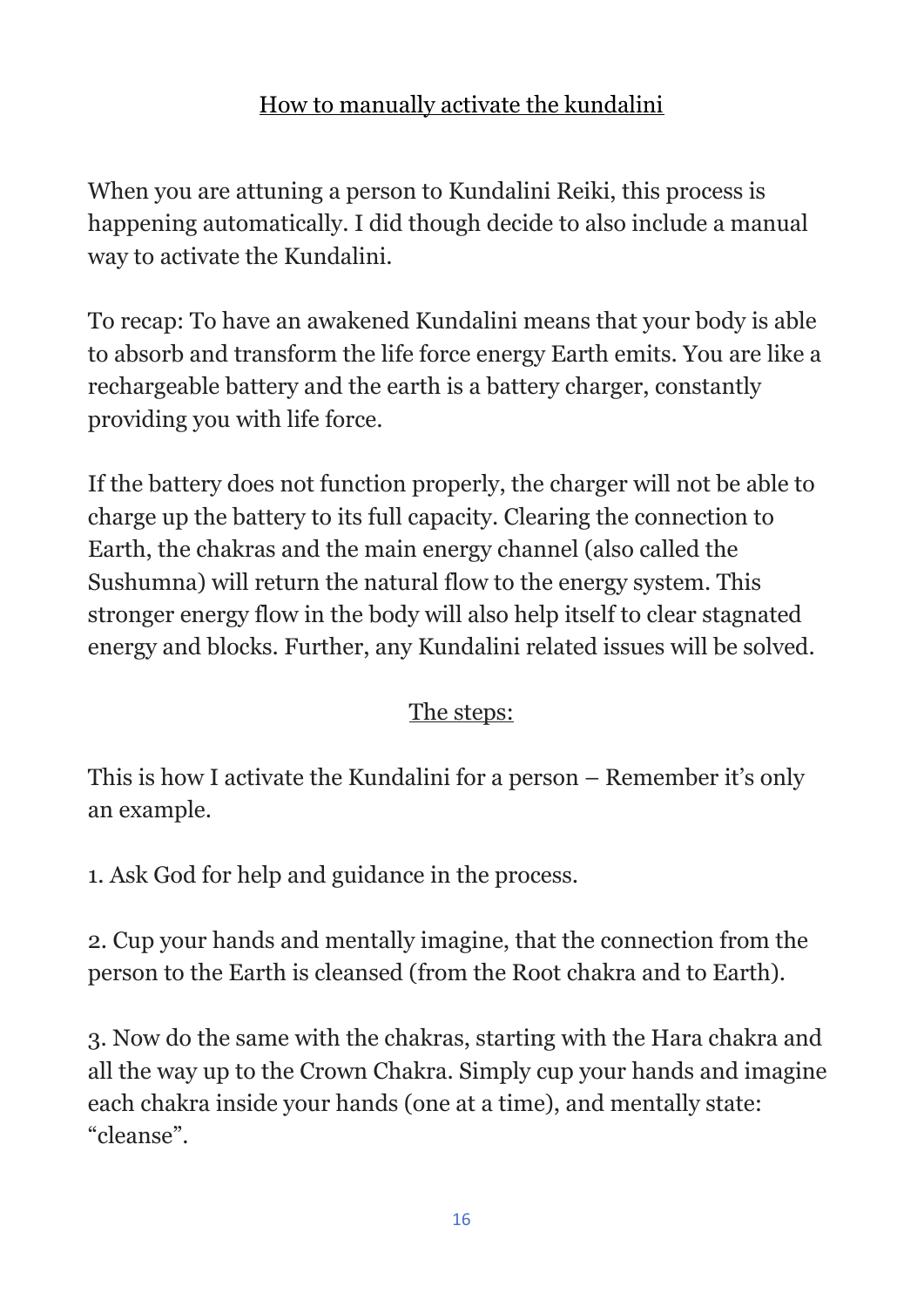4. Do the same with the root chakra. You will most likely experience, that this is the chakra with the most blockages.

5. Imagine the Kundalini channel ("Sushumna"), going from the root chakra and up to the crown chakra. Have an intention that this channel is cleansed and widened to the perfect size for that person. Cup your hands and mentally state once: "Kundalini channel cleanse and widen".

6. Imagine the person in your cupped hands. Mentally state once: "Activate Kundalini". If you are sensitive to energy, you will feel a flow going on. Do this for 30-60 seconds. The Kundalini is now activated. This activation will continue to enhance and integrate for at least 24 hours.

How long you should stay at each step, depends on you and the person. The more trained you become, the faster you will be able to perform the activation for people. It DOES help a lot to be sensitive to energy, but it's not a requirement.

Many times I get the question "Is there something I can do to keep the Kundalini flow strong?"

When your Kundalini is activated, it should continue to "work", as it is the natural flow of your energy system.

There can arise certain situations in life, that can "weaken" the already active flow. This could be traumas or releasing a lot of blocks/negative emotions.

You can use meditation and visualization as a way to clear out any stagnated energy, that is stuck anywhere in your system. Here's an example: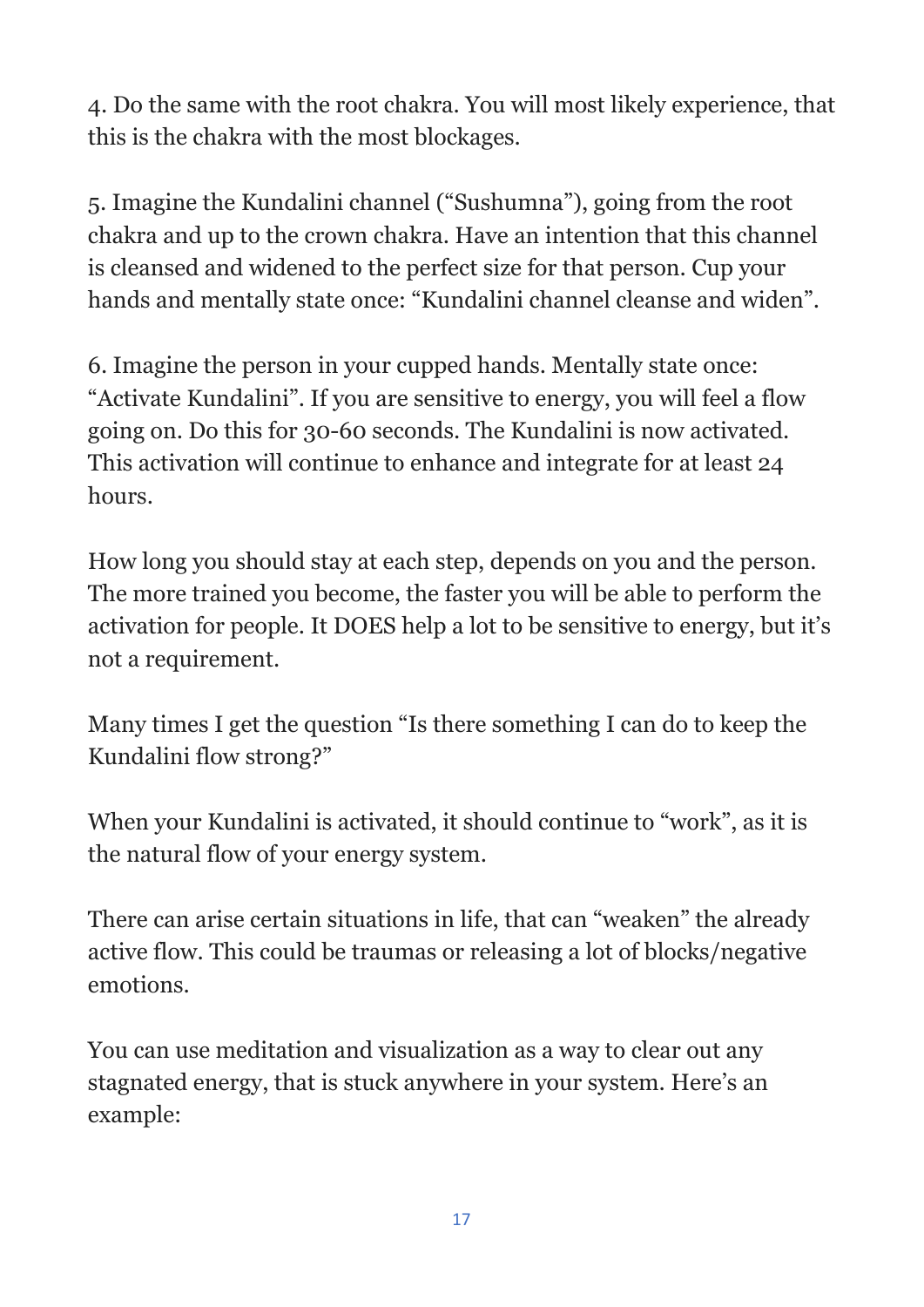Simply imagine that energy/life force is emitting from Earth. Imagine that this life force is entering up through your legs, up through all your chakras, starting with the Root Chakra and ending through and out of your Crown chakra, like a fountain. Keep this flow for as long as you like, until you feel a release.

This method can be repeated every week or whenever you feel like.

*Q: Will an activated Kundalini help me to better shield myself from EMF (Electro-Magnetic Fields)?*

A: Yes, it will. As a result of the Kundalini Activation, your body's natural defense mechanism will become stronger.

*Q: I felt the Kundalini energy very much when it was activated and the days after. Then the feeling decreased. Is this normal?*

A: Usually the Kundalini flow (or any attunement) is felt much during or right after its activation…and then it appears to fade….and suddenly you might not notice it anymore…and then you might doubt if the Kundalini is still active. This is normal.

Imagine that you slip into a bathtub with very hot water. In the beginning, it feels very hot. But as you have been in the water for some time, you begin to get used to the water temperature. And suddenly, when the water has reached the exact same temperature as your body, you do not feel the water at all! Only of course if you move, then you will feel it's friction – but the water itself is not felt, because it has the same temperature as your body.

It's the same with the awakened Kundalini. Once it's integrated and you